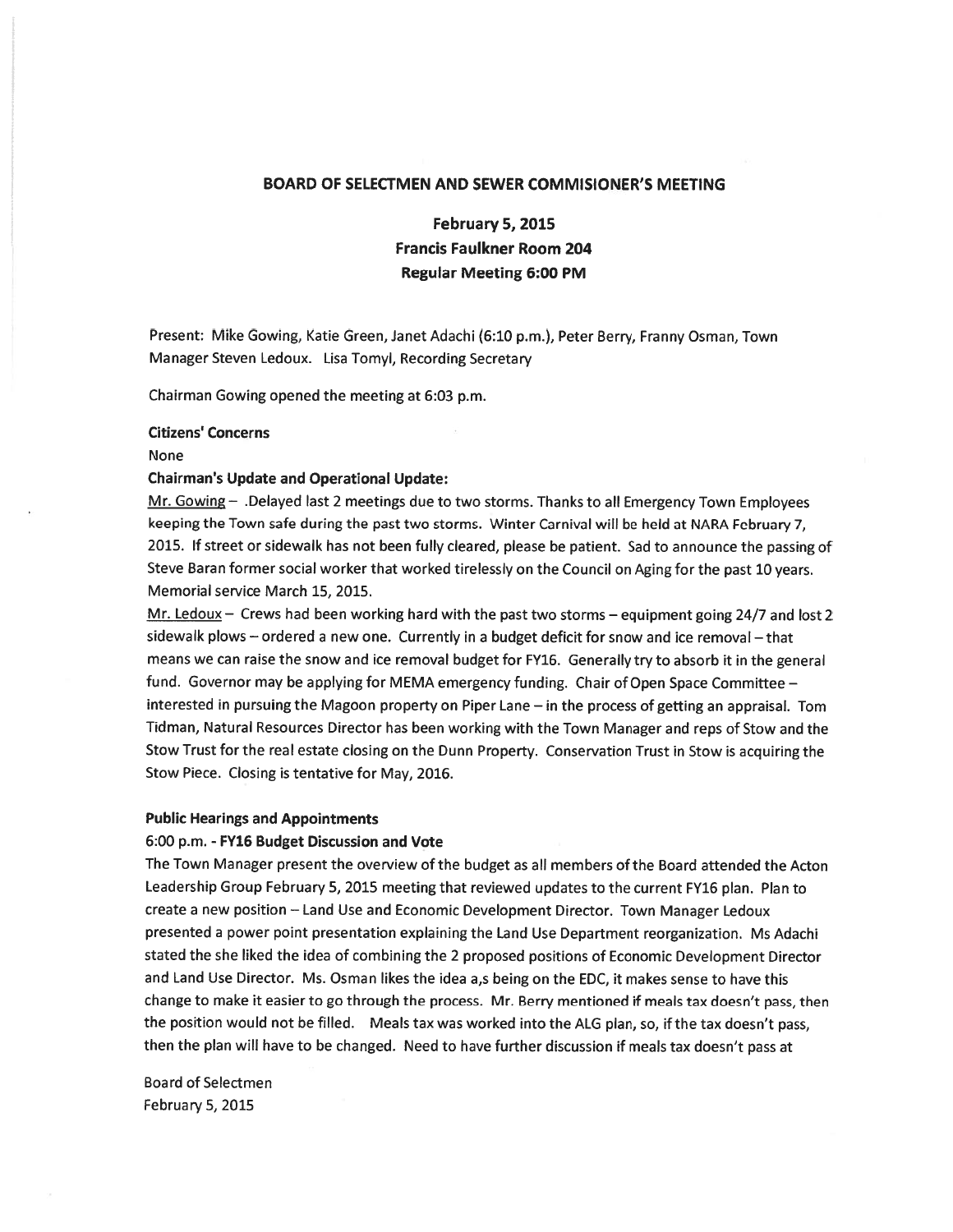Town Meeting and have <sup>a</sup> <sup>p</sup>lan <sup>B</sup> in <sup>p</sup>lace. Ms. Green was <sup>g</sup>lad to hear about the <sup>2</sup> positions being combined — big supporter of economic development. Mr. Gowing — concerned about metrics and explain why this is <sup>a</sup> good plan.

Proposal to come back to the board to reduce the budget by \$585,000. Ms. Green would rather keep the money in OPEB and also maybe delay painting Town Hall until next year. Ms. Green is fine with the recommendations.

Ms.Osman moved to approve budget based under the changes submitted for FY16 of \$31,954,851.00 -Mr. Berry seconded. All Ayes UNANIMOUS VOTE

# 7:10 p.m. - Site Plan Special Permit Amendment #07/10/09—422, Site Modifications, 107-115 Great Road, continued from December 15

Mr. Gowing read the public hearing notice. Roland Barti was presen<sup>t</sup> from the Planning Department. Leo Bertalomi was presen<sup>t</sup> representing Wetherbee Plaza II. Planning received revised <sup>p</sup>lan and the adjustments satisfy the requirements of the Planning Department. Engineering had no further comments.

Ms. Green moved to approve SPSP Amendment with the conditions as listed on the Design Review Board recommendations. Mr. Berry seconded. All Ayes — UNANIMOUS VOTE

### 8:00 p.m.- P0's Barbecue, Alleged Overserving Hearing

Mr. Gowing read the public hearing notice Detective Rentschler represented the Police Department. Detective Rentschler gave <sup>a</sup> review of the incident that took <sup>p</sup>lace on December 7, 2014. Mr. Berry swore in Det. Rentschler. Mr. Berry swore in Siaofeng Cheng, wife of Manager Po Pai. Ms. Cheng recited the events that took <sup>p</sup>lace at the restaurant. She was presen<sup>t</sup> at the restaurant and witnessed the events leading to the patrons' arrest. She stated <sup>a</sup> total of 4 beers and 3 mai tais were ordered and consumed, along with <sup>2</sup> orders of food. They became "roudy" and then their service was stopped. They paid their tab and left.

Ms. Green moved to find <sup>a</sup> violation of overservice, Ms. Adachi seconded. <sup>3</sup> Ayes, <sup>1</sup> Nay (Mr. Gowing) Ms. Green moved that a letter of warning of the violation of overservice be served to Po's Barbecue Restaurant and be <sup>p</sup>laced in their ABCC file. Mr. Berry seconded. All Ayes — UNANIMOUS VOTE

### Seiectmen's Business

### Richards Property Recommendation from South Acton Train Station Advisory Committee —

David Martin, chair of SATSAC gave <sup>a</sup> presentation for recommendation of the property. There is <sup>a</sup> appraisai company coming out soon (The Foster Group) to perform an appraisal. The property is being recommended to be used as additional parking for the commuter rail. TM had conversation with MR. Richardson — question is what <sup>p</sup>lans are there regarding the buildings, and where the shuttle drop off parking. Citizens lined up to speak regarding the recommendation of SATSAC. Claire Siska is in favor of the Town obtaining the land, but had some reservation regarding alternative uses other than parking for the commuter rail.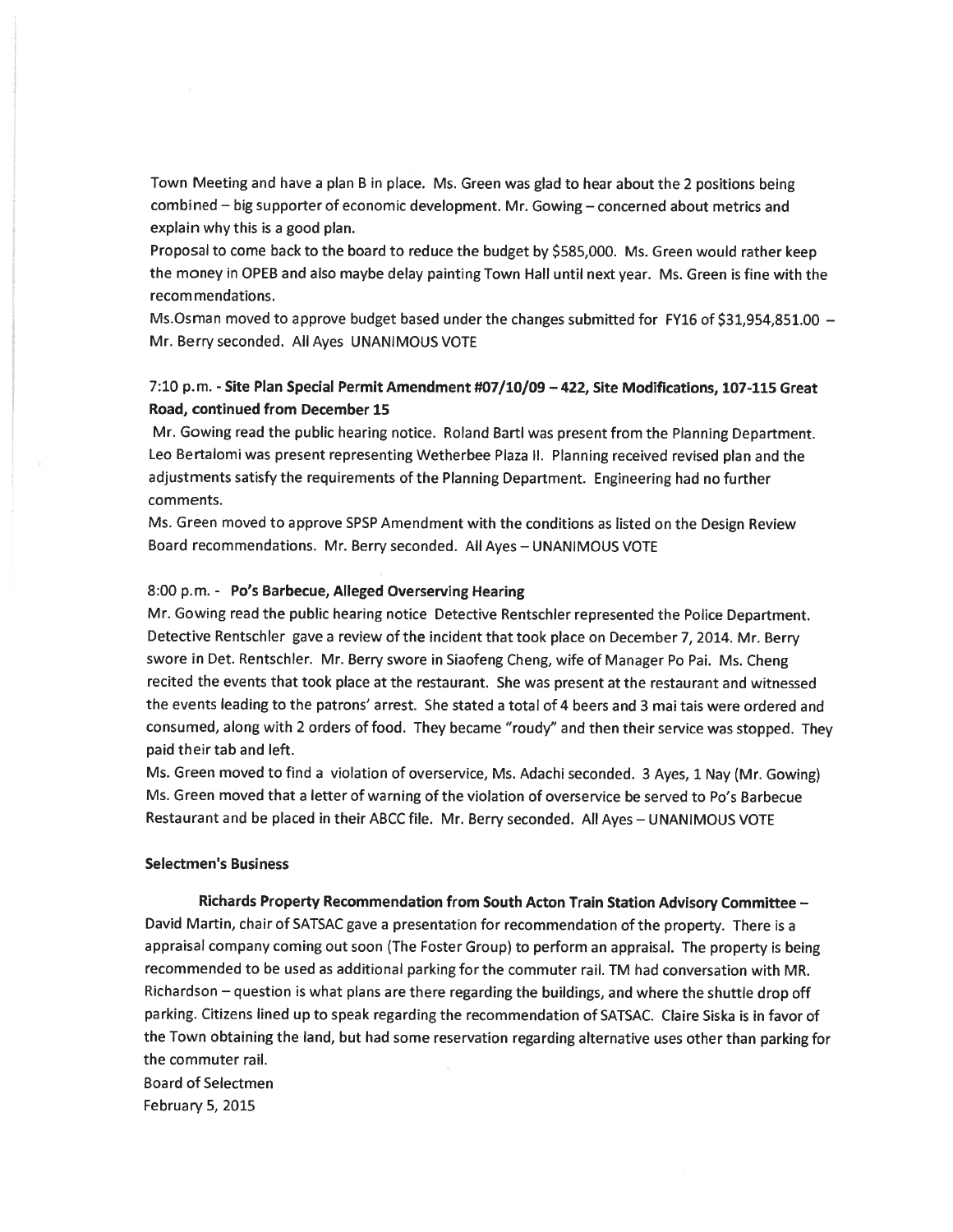Citizen 23 Arlington Street. Works at food pantry. Mr. Richards is in talks regarding the food pantry taking ownership of the property.

Mr. Richards spoke regarding what his final intensions will be, he is still not sure what that will be since he has not made any formal agreements as of yet.

# Consider Stay of Revocation Pending Alcoholic Beverage Control

Counsel for Makaha Carolyn Conway spoke to the Board and thank the Town for the item being <sup>p</sup>laced on the agenda. She is requesting the board allow the restaurant to allow alcohol service pending the appeal decision by the ABCC scheduled for May 6, 2015.. The restaurant has lost business and has had to lay off employees. The video system has been upgraded to include the system downloading to <sup>a</sup> separate hard drive that holds much more data than before. They pu<sup>t</sup> in <sup>a</sup> system of employee meetings weekly what the standards of service of alcohol.. The second is <sup>a</sup> level above TIPS training how to engage employees and patrons to see if they are having or had too much alcohol. Staff will be better trained than before by observing actions of patrons before serving more alcohol. They are making <sup>a</sup> new written employee manual that the employee has to sign and if found non-compliant they will be terminated. Multiple patrons stood up to <sup>g</sup>ive suppor<sup>t</sup> to Makaha Restaurant in returning their liquor license. Town Counsel Nina Pickering Cook requested to have <sup>a</sup> copy of employee manual and proof of training from Makaha Counsel.

Mr. Berry moved to approve an immediate stay of revocation of liquor license with the conditions of providing the Board <sup>a</sup> copy of updated employee manual as described by their counsel, verification of operating video surveillance system, and proo<sup>f</sup> of enhanced alcohol training to employees, including weekly meetings. Ms. Adachi seconded. All Ayes. UNANIMOUS VOTE.

### Selectmen's Reports:

Ms. Adachi: Acton Community Housing Corporation, 1/22 — Peter Berry attended to discuss Richards property near train station. ACHC heard presentation of idea for small-scale Chapter <sup>408</sup> development, very unusual and interesting in that would include accessible group home for young adults with disabilities, include community building other community amenities. Tonight's approve<sup>d</sup> Consent Agenda included ACHC reques<sup>t</sup> to provide 5K from ACHC funds to replenish Town community coordinator's account for transitional housing assistance, which last received ACHC funds in 2009.

Acton Water District, 2/4 — Ms. Adachi missed meeting in order to attend Conservation Commission meeting at same time. AWD agenda included discussion of annual meeting. All residents are members of Water District, even the 5% who are not Water District customers. Construction of South Acton water filtration plant off High Street progressing nicely.

Conservation Commission, 1/21 - Hearing on Arboretum improvements closed; 2/4 - Continued hearing on Summer Street proposa<sup>l</sup> for <sup>2</sup> houses on upland of 12-acre property that is largely wetlands. Board of Selectmen February 5, 2015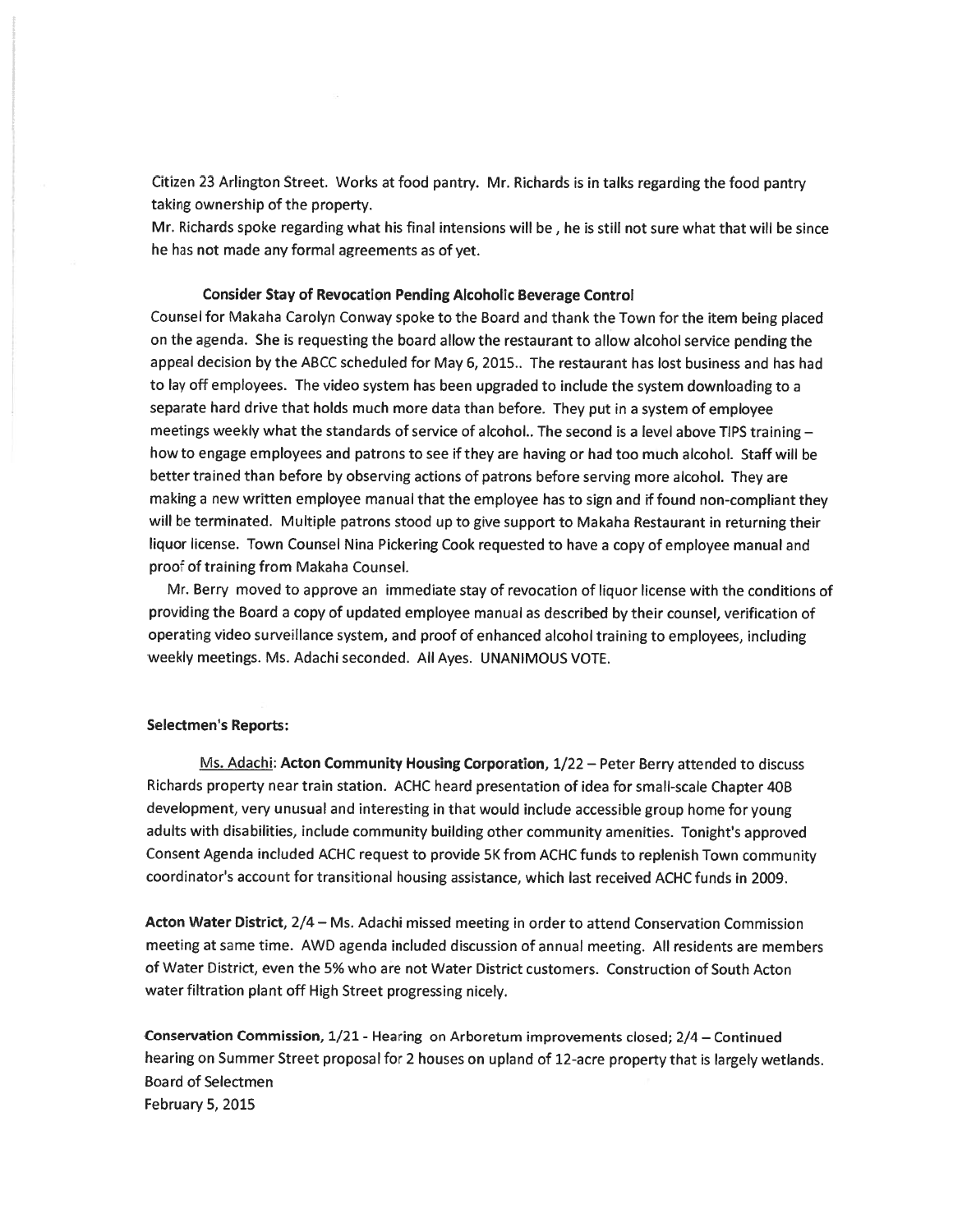Planning Board issued decision 1/2013 but Commission not familiar with decision until recently. Highlights need for improved coordination of permitting process.

Design Review Board, 2/18 - Proposed discussion of Ms. Adachi's suggested revisions of charge in resonse to feedback from Planning Department and others. Selectmen will resume consideration after DRB has discussed.

Land Stewardship Committee, 1/20 — Proposed mission statement went to Conservation Commission. Once Commission approves, will come to Selectmen. Energetic committee, doing lots of goo<sup>d</sup> work, including regular monitoring and maintenance of conservation parcels. New subcommittee to work on updating of parcel maps.

Water Resources Advisory Committee -Not much progress on draft stormwater bylaw since 12/2014, so doubtful that bylaw will be ready for 2015 Town Meeting.

Minuteman Regionai, 2/6 — Ms. Adachi will attend members' breakfast meeting. Very sorry that Nancy Banks will be relocating and stepping down as Acton representative on Minuteman School Committee, effective 5/2015.

Regionalization Finance Oversight Subcommittee, 1/30 — Superintendent and AB Human Resources Director attended. Discussion of cost-savings and Boxborough "efficiencies" in comparison to the original projections by Peter Ashton that were par<sup>t</sup> of the information that Town Meeting relied on for <sup>2013</sup> vote on preK-6 regionalization. Savings for FY16 seem to be on target. Topic will be on future AB School Committee meeting for fuller discussion. Also high-level, updating presentation at Town Meeting.

"Poilcing After Ferguson," 1/21, First Unitarian, Littleton. Panel of area police chiefs, including Acton's Frank Widemayer. Well-attended. <sup>A</sup> few audience questions/comments seemed unnecessarily provocative, but most questions/comments aimed at learning, making goo<sup>d</sup> points. Event highlighted need for one-on-one communication to build learning, understanding, suppor<sup>t</sup> among residents, which Diversity Coalition and other community groups encourage and consider important.

TRB meeting about Phase 3,  $1/22$  – Informal discussion among proponents, Town staff members, Mr. Gowing, Ms. Adachi.

Rapscallion's, Thurs, 1/29 - Pre-opening opening. Ms. Adachi accepted invitation to Selectmen to take <sup>a</sup> tour of the former Sprigs Restaurant space. Pub food menu, goo<sup>d</sup> selection of brews on-tap.

AB School Committee Budget Saturday, 1/31 - Ms. Adachi attended, as did BOS liaison Ms. Green, and Ms. Osman.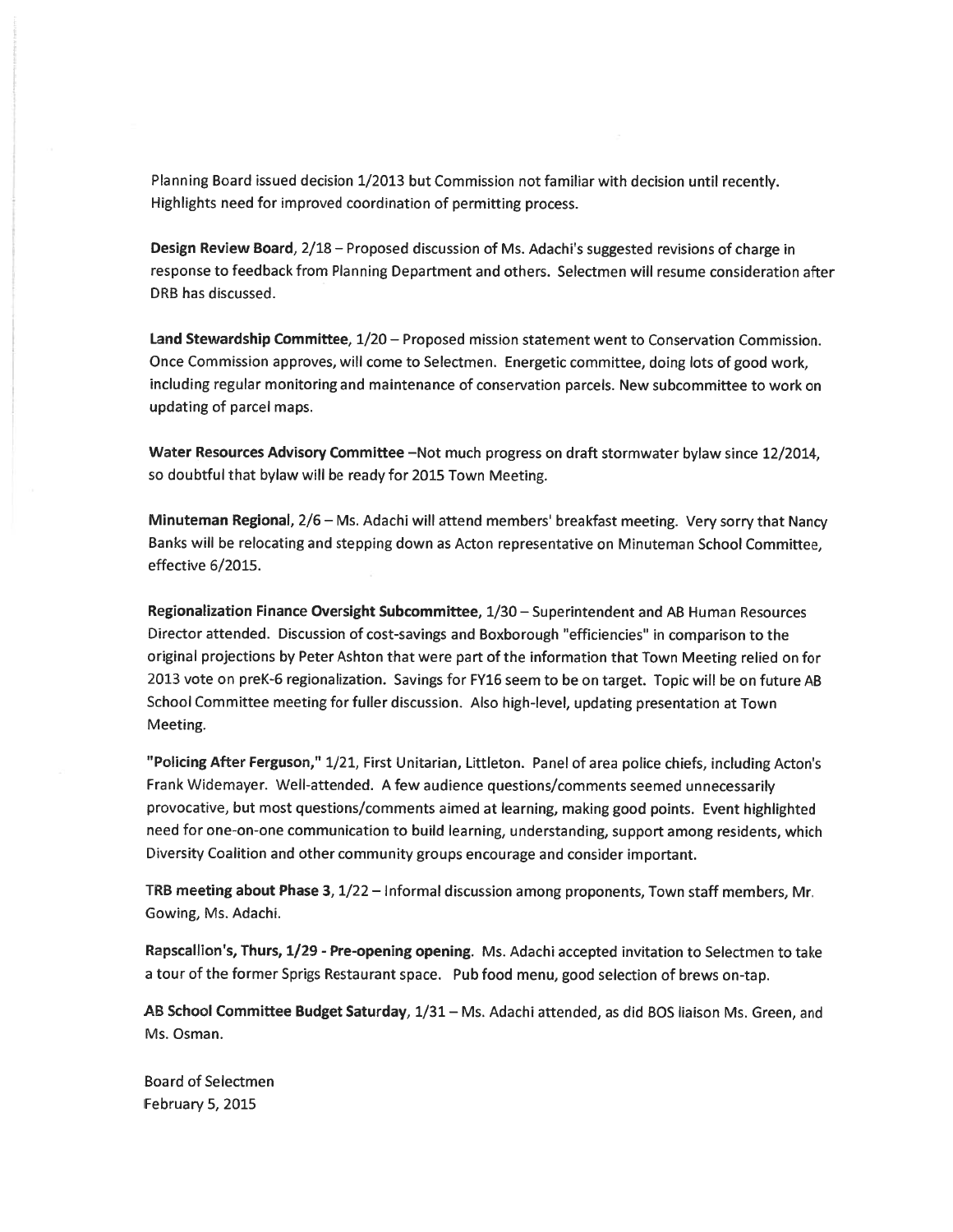Ms. Green: The Historical Commission met and is continuing their work. There was nothing significant to note to the Selectmen. The Acton Leadership Group met twice since our last meeting, but all of the Selectmen were presen<sup>t</sup> for those discussions. I attended the annual No Place for Hate breakfast on Martin Luther King Day at Congregation Beth Elohim. As always, it was <sup>a</sup> well attended and very informative event. I attended the public meeting related to the Acton Center Traffic Study. Despite the weather, it was <sup>a</sup> well attended meeting and many residents in the neighborhood, including me, spoke about their experiences trying to navigate Acton Center. The consultants are <sup>p</sup>lanning to do additional field studies and collect more information from residents before developing some potential remediation options for the town to consider. The Acton Boxborough Regional School Committee had a regular meeting and their Budget Saturday meeting since we last met. The big news from their regular meeting related to their budget, but that information was updated at Budget Saturday. On Budget Saturday, the Committee voted 7-2 to endorse the preliminary budget of \$80,197,455. This represents a 4.89% increase in their budget over FY'15 and would be a 7.8% increase in Acton's assessment. The Committee is meeting again tonight for their budget hearing.

Mr. Berry: Attended Kelly's Corner Steering Committee meeting. Cecil Group presented slides explaining new design guidelines and zoning changes. Expect propose<sup>d</sup> changes will be presented at Fall Town Meeting. CPC is Meeting on February <sup>12</sup> to vote on recommendations for Spring Town Meeting. CRC had ouestions about Selectmen's recommendations for water chestnut removal and arboretum boardwalk, which did not receive any votes on the priority listing for projects. Sense is that the selectmen still recommend those projects, but with less priority than others. CPC also discussed whether the bathrooms for the NARA plaza could be funded by user fees. Planning Board meeting  $-$ Brockside Shops hot topic — will be an article on Town Warrant for Spring Annual Town Meeting.

Ms. Osman: left at 8:30 PM

### Consent Agenda

Ms. Green held item 9

Ms. Adachi moved to approve consent items 6-8, 10-13, Ms. Green seconded. All Ayes UNANIMOUS **VOTE** 

Ms. Green moved to approve Florence Ross as <sup>a</sup> full member of the Acton Nursing Task Force, and Richard Calandrella as an associate member, Mr. Berry seconded. All Ayes, UNANIMOUS VOTE Ms.Green moved to adjourn, Ms. Adachi seconded, All Ayes Meeting Adjourned at 10:00 PM